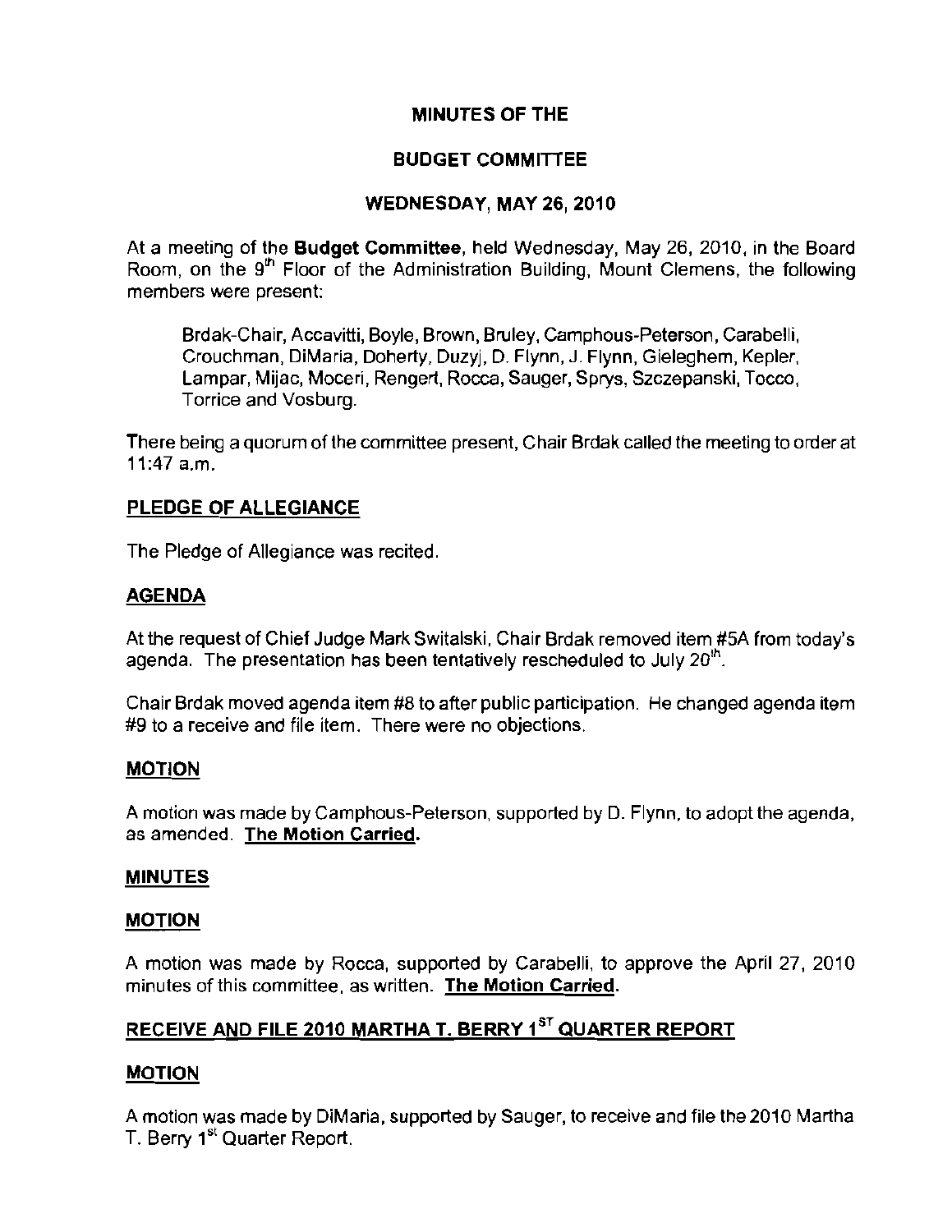Roger Facione, Chairperson of the Martha T. Berry Board, gave an overview of the Martha T. Berry – M.C.F. Financial Report for the 1<sup>st</sup> Quarter 2010. He reported that the facility remains at 97% occupancy. He spoke about the benefits of operating the facility as a public entity.

The following commissioners spoke: Sprys, Camphous-Peterson and Sauger.

Chair Brdak called for a vote on the motion and The Motion Carried.

#### APPROVE A LINK FROM THE MACOMB COUNTY HOME PAGE TO THE FINANCE DEPARTMENT FINANCIAL TRANSPARENCY PAGES (referred from 05·12·10 **Administrative Services Committee meeting)**

#### COMMITTEE RECOMMENDATION - MOTION

A MOTION WAS MADE BY DiMARIA, SUPPORTED BY VOSBURG, TO RECOMMEND THAT THE BOARD OF COMMISSIONERS APPROVE A LINK FROM THE MACOMB COUNTY HOME PAGE TO THE FINANCE DEPARTMENT FINANCIAL TRANSPARENCY PAGES.

The following commissioner spoke: Vosburg.

Chair Brdak called for a vote on the motion and THE MOTION CARRIED.

## RECOMMENDATIONS FROM PUBLIC SAFETY AND CORRECTIONS COMMITTEE MEETING OF 05·11·10

Items (a) and (b) were moved in their entirety.

#### COMMITTEE RECOMMENDATION - MOTION

A MOTION WAS MADE BY DOHERTY, SUPPORTED BY MIJAC. TO RECOMMEND THAT THE BOARD OF COMMISSIONERS APPROVE THE FOLLOWING:

- a) CONCUR IN THE REQUEST OF THE MACOMB COUNTY SHERIFF'S OFFICE AND APPROVE THE RENEWAL OF THE MACOMB AUTO THEFT SQUAD GRANT FOR 2011, REQUIRING A COUNTY MATCH OF \$345,179; AND
- b) DIRECT THE PURCHASING DEPARTMENT IN CONJUNCTION WITH THE SHERIFF'S OFFICE AND THE DEPARTMENT OF RISK MANAGEMENT TO PREPARE A REQUEST FOR PROPOSALS (RFP) FOR THE PURPOSE OF PROVIDING MEDICAL SERVICES TO THE INMATES AT THE MACOMB COUNTY JAIL. THE PURCHASING DEPARTMENT SHALL PUBLICIZE SAID RFP IN THEIR USUAL MANNER. FURTHER, TO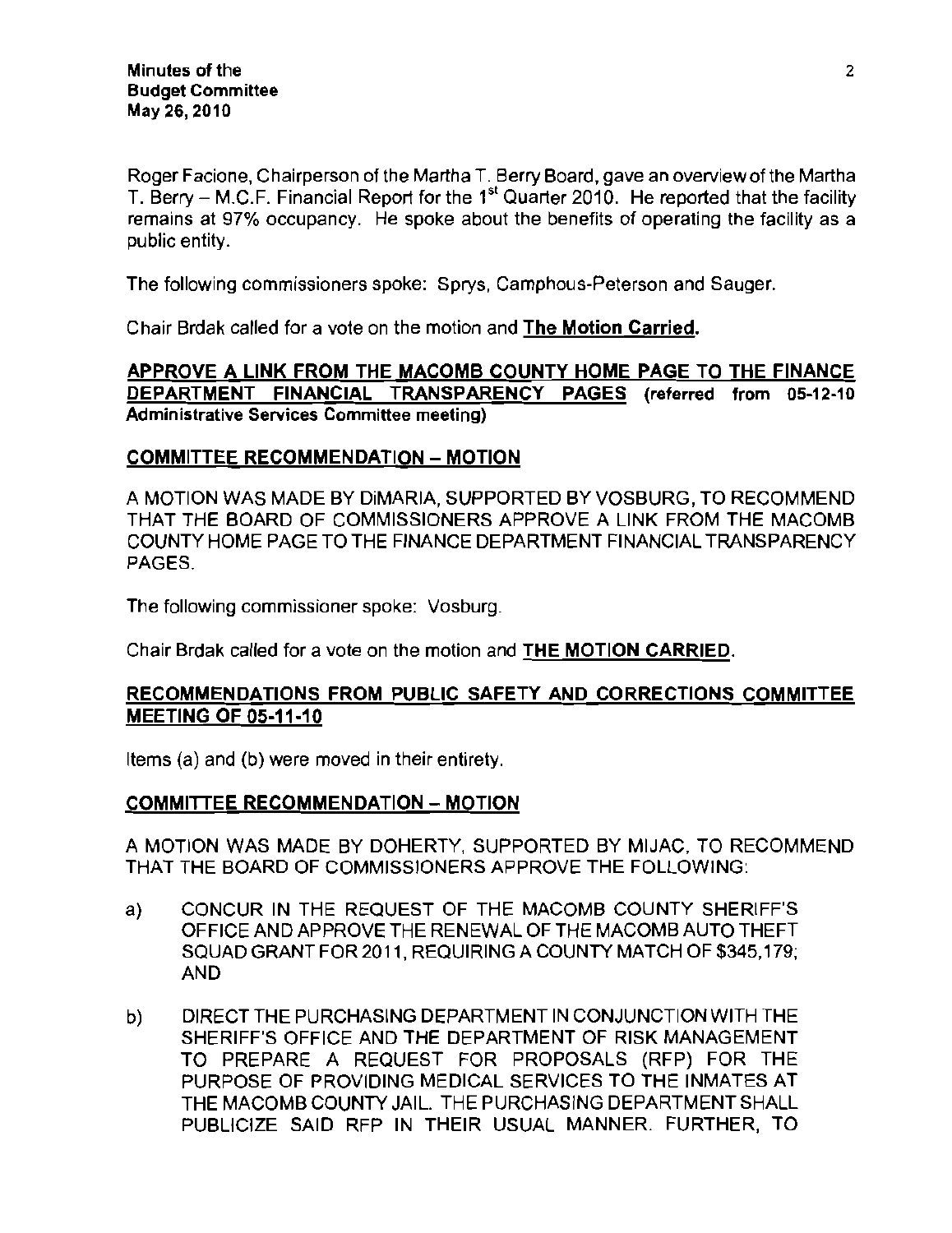#### AUTHORIZE SPENDING UP TO \$7,500 TO RETAIN A PROFESSIONAL CONSULTANT TO REVIEW AND EVALUATE THE BIDS.

# THE MOTION CARRIED.

# APPROVE RECEIVE AND FILE REVISED OUTLINE FOR REDUCTIONS IN THE 2011 MACOMB COUNTY BUDGET

Note: Under adoption of today's agenda, Chair Brdak changed this agenda item to a receive and file.

## MOTION

A motion was made by Kepler, supported by Sprys, to receive and file the revised outline for reductions in the 2011 Macomb County Budget.

The following commissioner spoke: Sprys.

42-1 District Court Judge Denis LeDuc stated that on behalf of himself and Judge Hackel they support the revisions with regards to the court.

The following commissioner spoke: Brdak.

Chair Brdak called for a vote on the motion and The Motion Carried.

## RECEIVE AND FILE 2010 CONTINGENCY REPORT UPDATE

#### MOTION

A motion was made by Accavitti, supported by Camphous-Peterson, to receive and file the *2010* Contingency Report update.

The following commissioner spoke: Brdak.

Chair Brdak called for a vote on the motion and The Motion Carried.

#### ADOPTION OF RESOLUTIONS

#### COMMITTEE RECOMMENDATION - MOTION

A MOTION WAS MADE BY DiMARIA, SUPPORTED BY J. FLYNN, TO RECOMMEND THAT THE BOARD OF COMMISSIONERS ADOPT THE FOLLOWING RESOLUTIONS:

CONGRATULATING JACK HAYMAN - *2010* NEW BALTIMORE CITIZEN OF THE YEAR (OFFERED BY BRDAK); AND